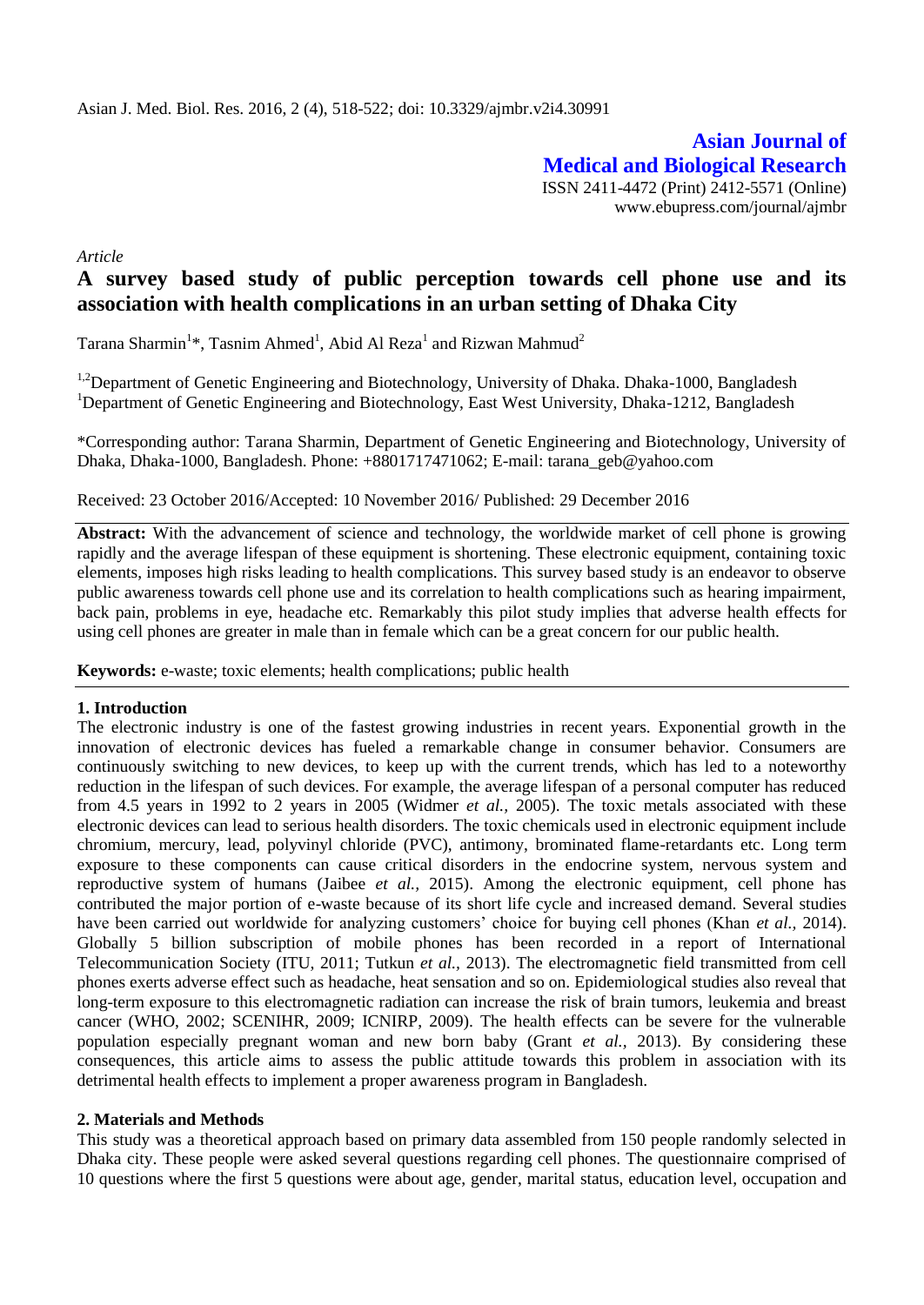the rest of the 5 questions highlighted the use of cell phones along with health disorder. The extracted data were analyzed using IBM SPSS Statistics 20 software. This assembled group included people in the age range of 18 to 55 years. Age was divided into five catagories such as 13-19, 20-25, 26-30, 31-40 and above 40. The survey was conducted in Dhaka, the capital of Bangladesh. Being the capital, it provides more job opportunities. Hence people migrate from all over the country to this city to have a better life. For this reason, the possibility of getting a representative sample in Dhaka is much more higher than any other part of Bangladesh.

# **3. Results**

Among 150 people, 48.7% (n=73) was female and 51.3% (n=77) was male. This study comprised people of every type of education level divided into 5 categories. These included people with no formal education (3%), primary education (8%), secondary education (10%), higher secondary education (17%) and also people passed or persuing graduation or post graduation degree (62%) (Table-1). About 80.7% participants use one cell phone whereas 16.7% use two cell phones. Three or more than three cell phones were used by 1.3% and 1.3% participants respectively (Table-2). Analyzing the diverse use of cell phones revealed that 100% respondents used cell phones for talking, whereas 50.67% for social media, 43.33% for watching videos, 44% for playing games, 64% for listening music or radio and 34.67% for reading (Figure 1).

While using mobile phones, among those who postively responded for health complications, hearing impairment, eye related problem, backpain, headache, pain in ear after immediate use were faced by 5.36%, 48.21%, 17.86%, 39.29%, 32.14% respondents respectively (Figure 2).

Significant relationship was observed between hours spent per day using mobile phones and occurrence of health complications. 11.11% respondents noticed several health complications after using cell phones less than 1 hour per day. 31.03% and 41.67% also suffer from health complications after talking in cell phones about 1 hour and 2 hours per day respectively. 34.62% respondents talk approximately 3 hours per day but percentage ratio drops down. The reasons can be less talk time with discontinuous interval. About 50% and 80.95% respondents also suffer from different health complications while talking for 4 hours and greater than 4 hours. This analysis was carried out at 1% significance level as p value was tensed to 0. This relationship demonstrated that the higher the hours spent in mobile phone, the higher the occurrence of developing health complications (Simple regression analysis was done where female=0, male=1; no=0, yes=1). The estimated value of  $B = 0.724$ which implies that the estimated change in the logit/log-odd (B) for male is 0.724 than female and  $Exp(B)$  = 0.724 (Tables 3 and 4) which implies that males are 2.063 time as likely to develop health complications. Consequently, development of health complication in male was 2.063 times higher than female (Figure 3).

|                               | <b>Frequency</b> | <b>Percentage</b> |  |
|-------------------------------|------------------|-------------------|--|
| <b>Sex</b>                    |                  |                   |  |
| Female                        | 73               | 48.7              |  |
| Male                          | 77               | 51.3              |  |
| Total                         | 150              | 100               |  |
| <b>Education level</b>        |                  |                   |  |
| No formal education           | 14               | 9.3               |  |
| Primary education             | 37               | 24.7              |  |
| Secondary education           | 38               | 25.3              |  |
| Higher secondary education    | 33               | 22.0              |  |
| Graduation or post graduation | 28               | 18.7              |  |
| Total                         | 150              | 100               |  |

### **Table 1**. **Frequency and percentage of representative sample.**

**Table 2. Number of cell phone used by sample population.** 

| Number of cell phones | <b>Frequency</b> | <b>Percent</b> | Valid Percent | <b>Cumulative Percent</b> |
|-----------------------|------------------|----------------|---------------|---------------------------|
|                       |                  | 80.7           | 80.7          | 80.7                      |
|                       | 25               | 16.7           | 16.7          | 97.3                      |
|                       |                  | ل. 1           | 1.3           | 98.7                      |
|                       |                  | ر. 1           |               | 100.0                     |
| Total                 | l 50             | 100.0          | 100.0         |                           |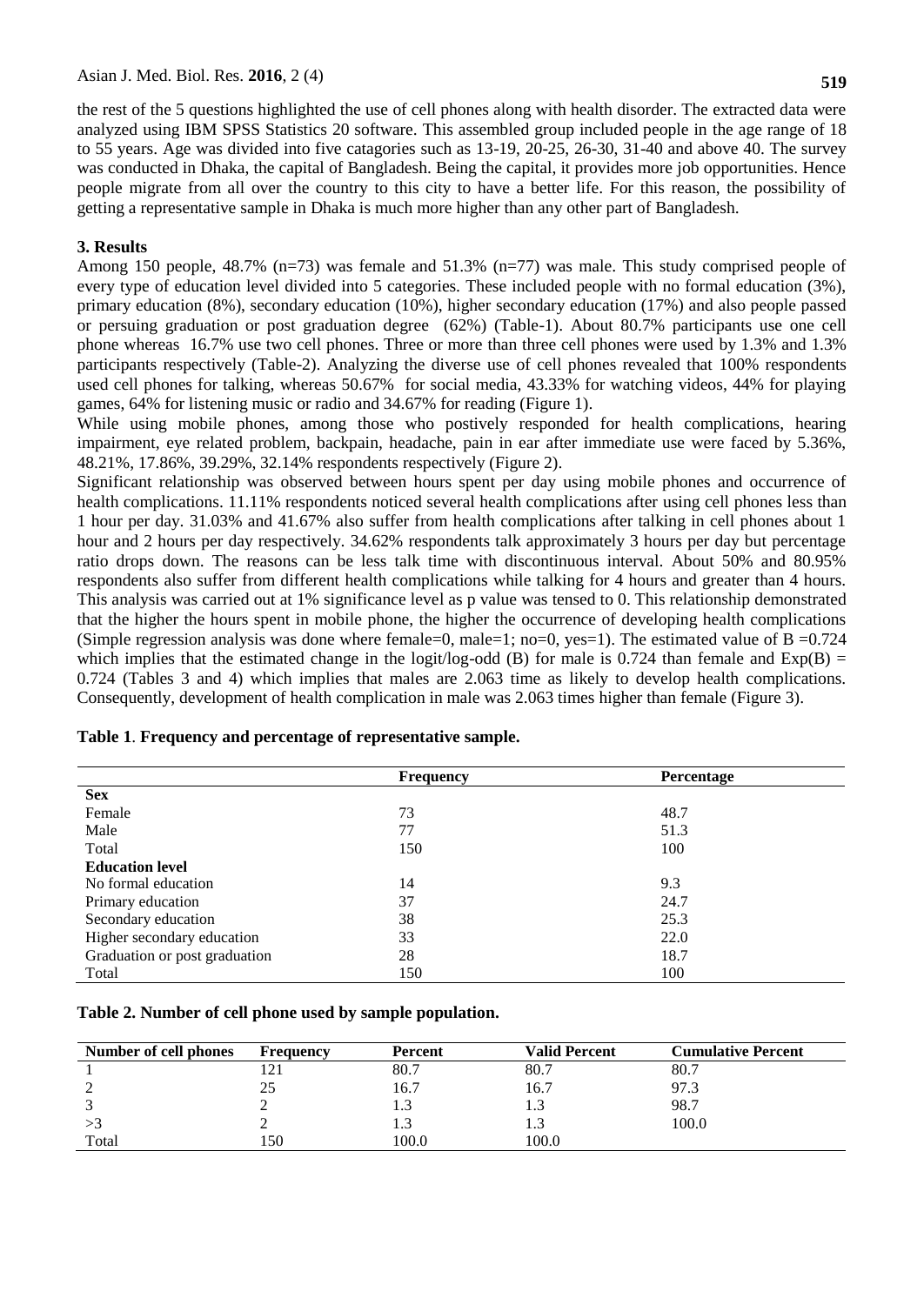# **Table 3. Model summary for analyzing ratio of health complications between male & female for using cell phones.**

| <b>Model Summary</b>                                                                                  |                   |                      |                     |  |
|-------------------------------------------------------------------------------------------------------|-------------------|----------------------|---------------------|--|
| Step                                                                                                  | -2 Log likelihood | Cox & Snell R Square | Nagelkerke R Square |  |
|                                                                                                       | $193.715^a$       | .030                 | 040                 |  |
| a. Estimation terminated at iteration number 3 because parameter estimates changed by less than .001. |                   |                      |                     |  |

## **Table 4. Variable in the equation for analyzing data.**

| Variables in the equation                 |          |         |      |        |    |      |        |  |
|-------------------------------------------|----------|---------|------|--------|----|------|--------|--|
|                                           |          |         | S.E. | Wald   | df | Sig. | Exp(B) |  |
| Step $1^{\circ}$                          | Gender   | .724    | .345 | 4.401  |    | .036 | 2.063  |  |
|                                           | Constant | $-.907$ | .259 | 12.298 |    | .000 | .404   |  |
| a. Variable(s) entered on step 1: Gender. |          |         |      |        |    |      |        |  |



**Figure 1. Diverse use of cell phone.**



**Figure 2. Health complications associated with cell phones.**



**Figure 3. Hours spent per day using cell phones.**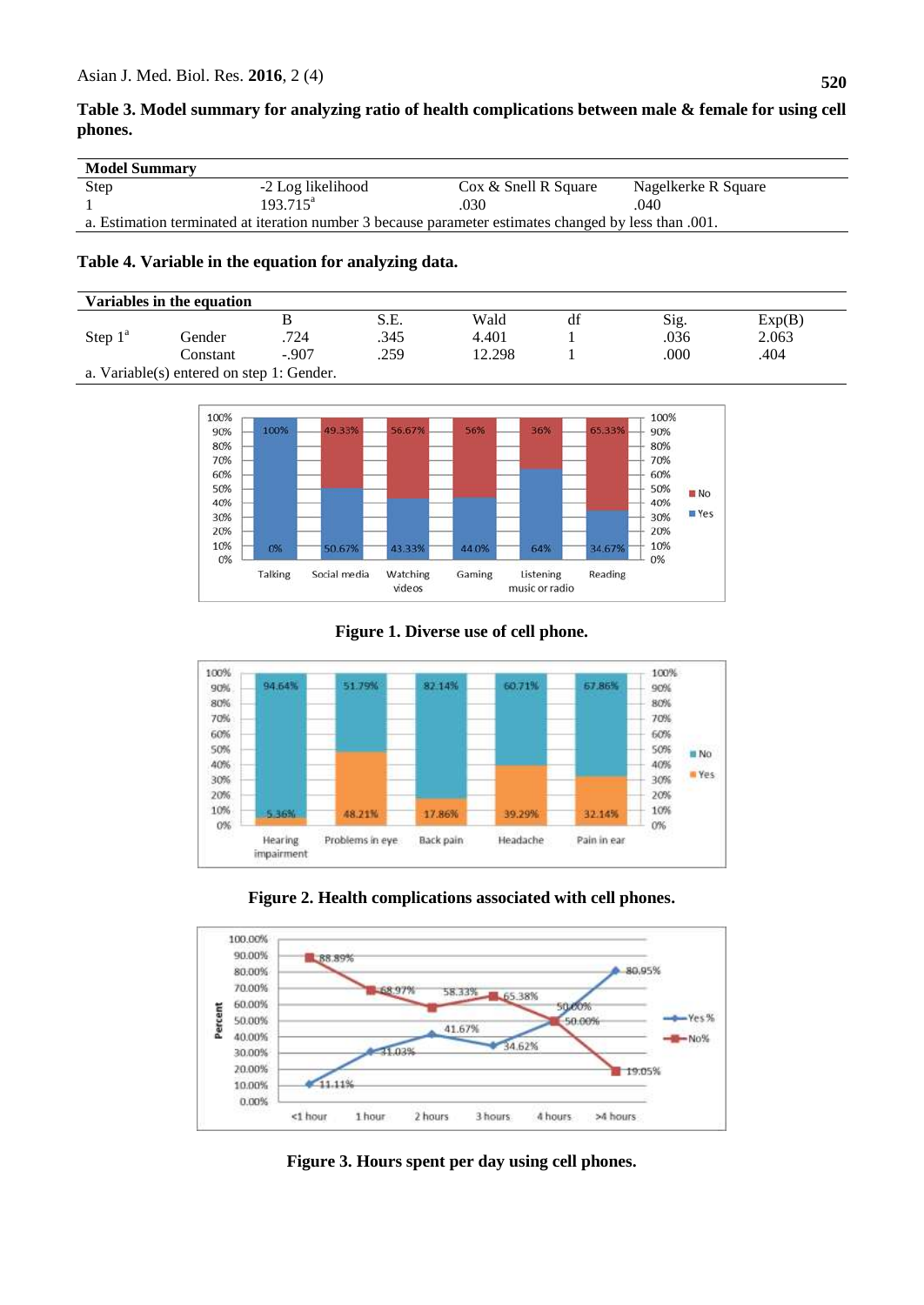#### **4. Discussion**

The present study implies that cell phone may have serious effects which can be a serious concern to the public health. From the data it is evident that cell phone has become an indispensable part of our daily life for its various uses. The most common usage is verbal communication. This scenario expresses that people of all ages depend solely on cell phones for long-distance communication. The other secondary use of these equipment is mostly recreational. Due to the rapid growth of internet users, cell phones have also become a medium for browsing social media, watching videos, listening music and reading. By considering these views, it can be predicted that the use of cell phones will increase owing to novel applications in the near future. On the contrary presence of electromagnetic radiation and harmful components in cell phones can create serious health complications. Surprisingly, most of the participants in this survey have not noticed any ill effects after using cell phones. It is an alarming situation as people are not well acquainted with the adverse effects of cell phones. A minority of the participants have noticed the effects and they attributed them to different disorders like hearing impairment, problems in eye, back pain, headache and problems in ear. Consequently, the ratio of disorders is higher in male rather than in female. Another noteworthy outcome of this study is that most participants spend more than 4 hours per day with cell phones for different purposes. The possibility arises from these data that increased hours spent per day in using cell phones can cause more exposure to electromagnetic radiation and subsequently, increases the incidence of health complications. Different experimental data suggest that the various harmful components including electromagnetic radiation from cell phones can create life threatening diseases like cancer (Needhidasan *et al*., 2014). To analyze the harmful effects, an effective parameter that could be analyzed is Specific Absorption Rate (SAR). SAR is defined as the amount of microwave energy absorbed by the user and its unit is watts per Kg (W/Kg). SAR values were recorded to be changed between 0.3-1.3 after analyzing 16 digital cell phones (Kuster *et al.,* 1997). ICNIRP has declared 0.08W/kg as the tolerance limit for public health (ICNIRP, 2009). Infertility has also been demonstrated in different studies for electromagnetic radiation (Yildirim *et al.,* 2015). From these perspectives of health complications, the main concern is that most of the people in this study were found to be unaware of the critical

### **5. Conclusions**

side effects of cell phones.

Analysis of the data reveals that the people's perception towards side effects of using cell phones for long hours is not significant. As a consequence, there is an urgent need for comprehensive promotions that will change people's perception regarding cell phones usage.

### **Acknowledgments**

The authors would like to thank all the participants of the study for their significant contributions. Informed consent was obtained from all individual participants in the study.

#### **Conflict of interest**

None to declare.

### **References**

- Grant K, F Goldizen, P sly, M Brune, M Neira, M Berg and R Norman, 2013. Health consequences of exposure to e-waste: a systematic review. Lan. G. Health, 1: e350-361.
- ICNIRP (International Commission on Non-Ionizing Radiation Protection), 2009. Exposure to high-frequency electromagnetic fields, biological effects and health consequences (100 kHz-300 GHz). Bavaria, Germany. Available from: URL: http://www.emf.ethz.ch/archive/var/ICNIRP\_effekte\_RFReview.pdf
- ITU (International Telecommunication Union), 2011. Measuring the information society- The ICT development index. Genova, Switzerland. Available from: URL: http://www.itu.int/net/pressoffice/backgrounders /general/pdf/5.pdf
- Jaibee S, AKA Rahim, F Mohamad, S Jamian, SC Kiong, Y Seiji and NH Muhd Nor, 2015. Review on Current Status of Waste Electric and Electronic Product in Malaysia. Applied Mechanics and Materials, 773-774: 898-907.
- Kuster N, 1997. Swiss tests show wide variation in radiation exposure from cell phones. Microwave news, Nov/Dec, 1-11: 249-257.Khan M and A Kulkarni, 2014. A study on mobile phone buying behavior using an image-based survey. Procedia- Economics and Finance, 11: 609 – 619.
- Needhidasan S, M Samuel and R Chidambaram, 2014. Electronic waste an emerging threat to the environment of urban India. J. Env. H. Sci. Eng., 12: 36.